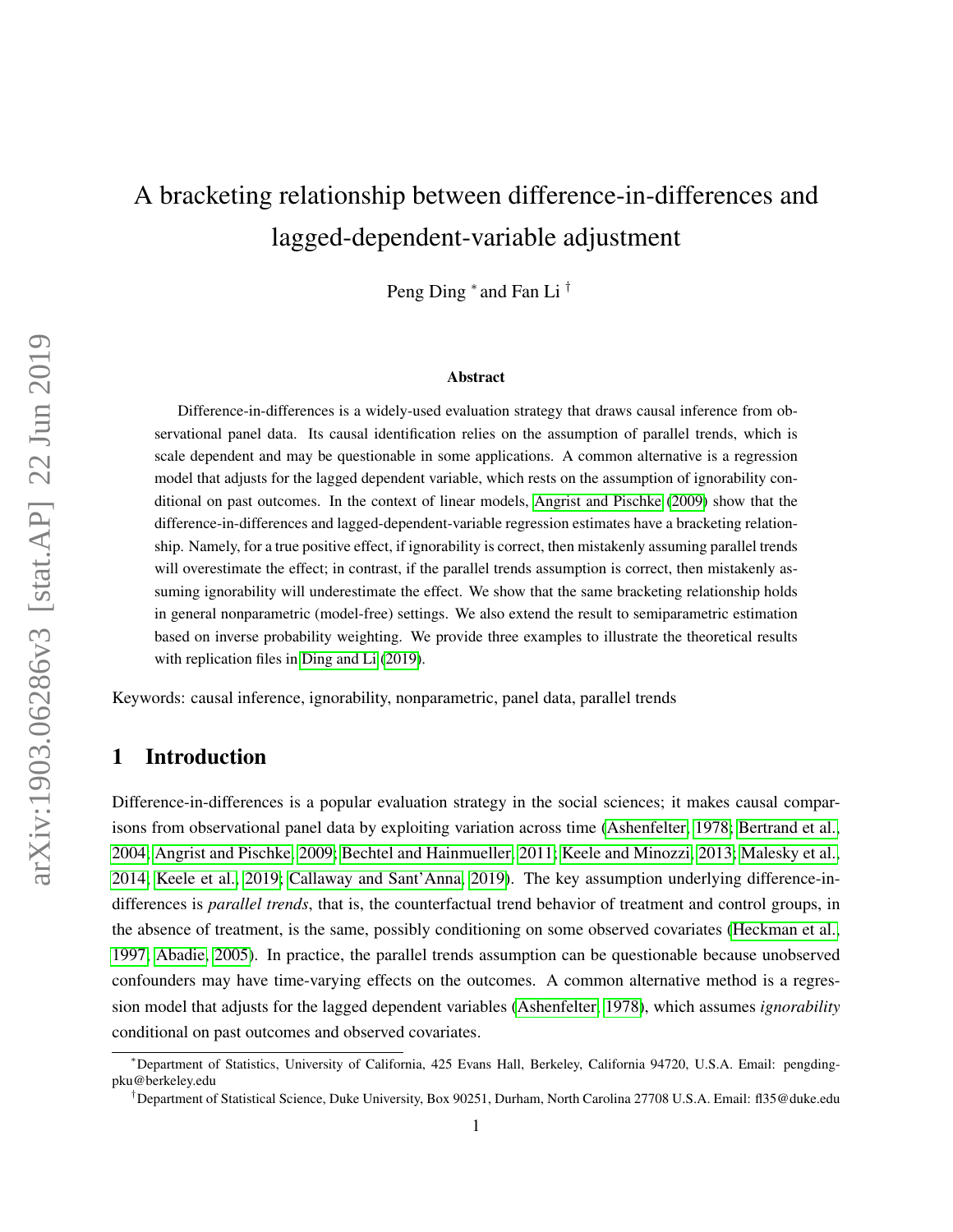Difference-in-differences and lagged-dependent-variable adjustment—also known respectively as the gain score estimator and the analysis of covariance estimator in sociology and psychology—are two different methods relying on different identification assumptions. Extensive conceptual, empirical and numerical comparisons between the two methods have been made in the literature (e.g., [Allison, 1990;](#page-12-9) [Maris, 1998;](#page-13-1) [van Breukelen, 2013;](#page-13-2) [Ryan et al., 2015;](#page-13-3) [O'Neill et al., 2016\)](#page-13-4). In particular, in the context of linear models, [Angrist and Pischke](#page-12-0) [\(2009\)](#page-12-0) show that difference-in-differences and lagged-dependent-variable regression estimators have a *bracketing* relationship. Namely, for a true positive effect, if the ignorability assumption is correct, then mistakenly assuming parallel trends will overestimate the effect; in contrast, if the parallel trends assumption is correct, then mistakenly assuming ignorability will underestimate the effect. The opposite holds for a true negative effect.

The bracketing relationship is important in practice. Though we usually do not know which one of the two assumptions is true in real applications, we can analyze the data under each assumption and treat the estimates as the upper and lower bounds of the true effect. However, the linear setting in [Angrist and](#page-12-0) [Pischke](#page-12-0) [\(2009\)](#page-12-0) is restrictive, particularly for applications with non-continuous outcomes. For example, binary outcomes are common in political science (e.g., [Keele and Minozzi, 2013;](#page-12-5) [Malesky et al., 2014\)](#page-13-0) and health studies (e.g., [Stuart et al., 2014\)](#page-13-5); count outcome are common in transportation safety studies where the before-after design is popular (e.g., [Hauer, 1997\)](#page-12-10). Moreover, the parallel trends assumption is functionalform dependent [\(Athey and Imbens, 2006\)](#page-12-11). Therefore, an extension to nonlinear settings is relevant for both theory and practice. In this paper, we prove that, within the canonical two-period two-group setting, the same bracketing relationship holds in general nonparametric and semiparametric settings. We give three examples to illustrate the theoretical results.

## 2 Setup

## 2.1 Difference-in-differences

We proceed under the potential outcomes framework [\(Neyman, 1923;](#page-13-6) [Rubin, 1974\)](#page-13-7). We consider the basic two-period two-group panel design, where a sample of units, indexed by  $i \in \{1, ..., n\}$ , are drawn from a target population of two groups, labeled by  $G_i = 0$  or 1. Each unit can potentially be assigned to a treatment d, with  $d = 1$  for the active treatment and  $d = 0$  for the control. Units in both groups are followed in two periods of time T, with  $T = t$  and  $T = t + 1$  denoting the before and after period, respectively. The treatment is only administered to the group with  $G_i = 1$  in the after period. For each unit i, let  $D_{iT}$  be the observed treatment status at time T. The above design implies  $D_{it} = 0$  for all units and  $D_{i,t+1} = 1$  for the units in group  $G_i = 1$ ; thus  $G_i = D_{i,t+1}$ . Assume that each unit has two potential outcomes in each period,  ${Y_{iT}(1), Y_{iT}(0)}$  for  $T = t$  and  $t + 1$ , and only the one corresponding to the observed treatment status,  $Y_{iT} = Y_{iT}(D_{iT})$ , is observed. Therefore,  $Y_{it} = Y_{it}(0)$  and  $Y_{i,t+1} = (1 - G_i)Y_{i,t+1}(0) + G_i Y_{i,t+1}(1)$ . For each unit, a vector of pre-treatment covariates  $X_i$  are also observed in the before period.

In the two-period two-group panel design, the target estimand is usually the average treatment effect for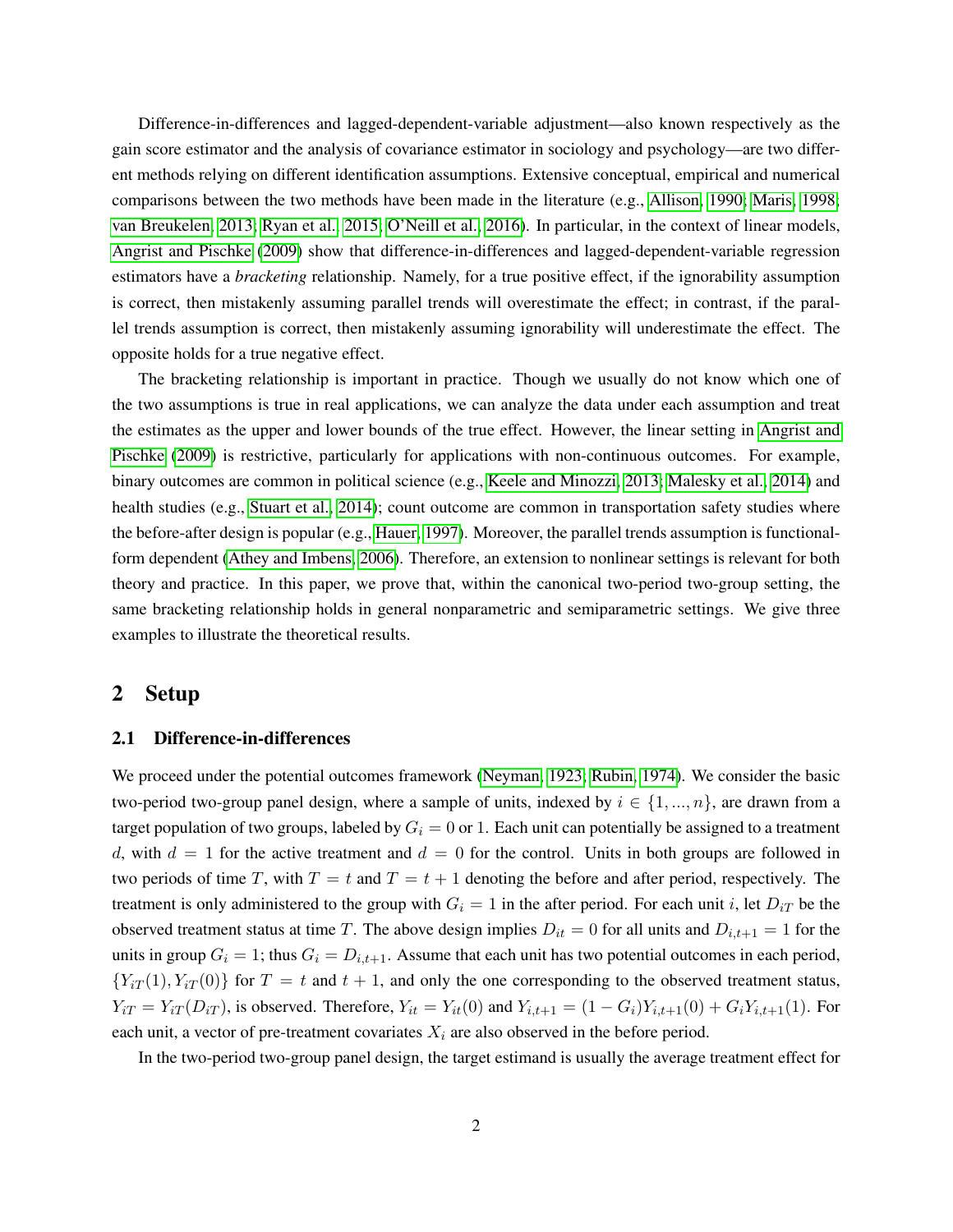the treated (ATT) [\(Abadie, 2005;](#page-11-0) [Angrist and Pischke, 2009;](#page-12-0) [Lechner, 2011\)](#page-12-12):

$$
\tau_{\text{ATT}} \equiv E\{Y_{i,t+1}(1) - Y_{i,t+1}(0) \mid G_i = 1\} = \mu_1 - \mu_0,\tag{1}
$$

where  $\mu_1 = E\{Y_{i,t+1}(1) \mid G_i = 1\}$  and  $\mu_0 = E\{Y_{i,t+1}(0) \mid G_i = 1\}$ . When the outcome is discrete, ratio versions of  $\tau_{\text{ATT}}$  are often of interest, such as

$$
\gamma_{\text{ATT}} \equiv E\{Y_{i,t+1}(1) \mid G_i = 1\} / E\{Y_{i,t+1}(0) \mid G_i = 1\} = \mu_1 / \mu_0,\tag{2}
$$

which is the causal risk ratio for binary outcomes and the causal rate ratio for count outcomes.

The quantity  $\mu_1$  equals  $E(Y_{i,t+1} | G_i = 1)$ , and thus is directly estimable from the observed data, e.g., by the moment estimator  $\bar{Y}_{1,t+1} = \sum_{i=1}^n G_i Y_{i,t+1}/\sum_{i=1}^n G_i$ . In contrast, the quantity  $\mu_0$ , the counterfactual outcome for the treatment group in the after period in the absence of treatment, is not observable and must rely on additional assumptions to identify. The central task in this design is to use the observed data to estimate the counterfactual  $\mu_0$ . Any consistent estimator of  $\mu_0$  leads to consistent estimators of  $\tau_{\text{ATT}}$  and  $\gamma_{\text{ATT}}$ .

With difference-in-differences, the key for identifying  $\mu_0$  is the *parallel trends* assumption.

<span id="page-2-0"></span>**Assumption 1** (Parallel trends). 
$$
E{Y_{i,t+1}(0) - Y_{it}(0) | X_i, G_i = 1} = E{Y_{i,t+1}(0) - Y_{it}(0) | X_i, G_i = 0}.
$$

The parallel trends assumption requires that, conditional on covariates  $X_i$ , the average outcomes in the treated and control groups in the absence of treatment would have followed parallel paths over time. Under Assumption [1,](#page-2-0) we have the non-parametric identification formula for  $\mu_0$ :

<span id="page-2-1"></span>
$$
\tilde{\mu}_{0,\text{DID}} = E\left[E\{Y_{it}(0) \mid X_i, G_i = 1\} + E\{Y_{i,t+1}(0) - Y_{it}(0) \mid X_i, G_i = 0\} \mid G_i = 1\right]
$$
\n
$$
= E(Y_{it} \mid G_i = 1) + E\{E(Y_{i,t+1} - Y_{it} \mid X_i, G_i = 0) \mid G_i = 1\}
$$
\n
$$
= E(Y_{it} \mid G_i = 1) + \int E(Y_{i,t+1} - Y_{it} \mid X_i = x, G_i = 0) F_{X|G=1}(dx),
$$
\n(3)

where  $F_{X|G=1}(x) = \text{pr}(X \leq x \mid G=1)$  is the distribution of X in the treatment group. All terms of the right hand side of [\(3\)](#page-2-1) are identifiable from the observed data. A stronger version of Assumption [1](#page-2-0) imposes parallel trends without conditioning on covariates, under which we can write

<span id="page-2-2"></span>
$$
\tilde{\mu}_{0,\text{DID}} = E(Y_{it} | G_i = 1) + E(Y_{i,t+1} | G_i = 0) - E(Y_{it} | G_i = 0). \tag{4}
$$

Based on the identification formula [\(4\)](#page-2-2), a moment estimator of  $\tau_{\text{ATT}}$  is

<span id="page-2-3"></span>
$$
\hat{\tau}_{\text{DID}} = (\bar{Y}_{1,t+1} - \bar{Y}_{1,t}) - (\bar{Y}_{0,t+1} - \bar{Y}_{0,t}),\tag{5}
$$

where  $\bar{Y}_{g,T}$  is the mean observed outcome for group g at time  $T$   $(g = 0, 1; T = t, t + 1)$ . The form of this estimator underlies the name "difference-in-differences".

A well-known limitation of the difference-in-differences approach is that the parallel trends assumption depends on the scale of the outcome [\(Athey and Imbens, 2006;](#page-12-11) [Lechner, 2011\)](#page-12-12). Specifically, the parallel 3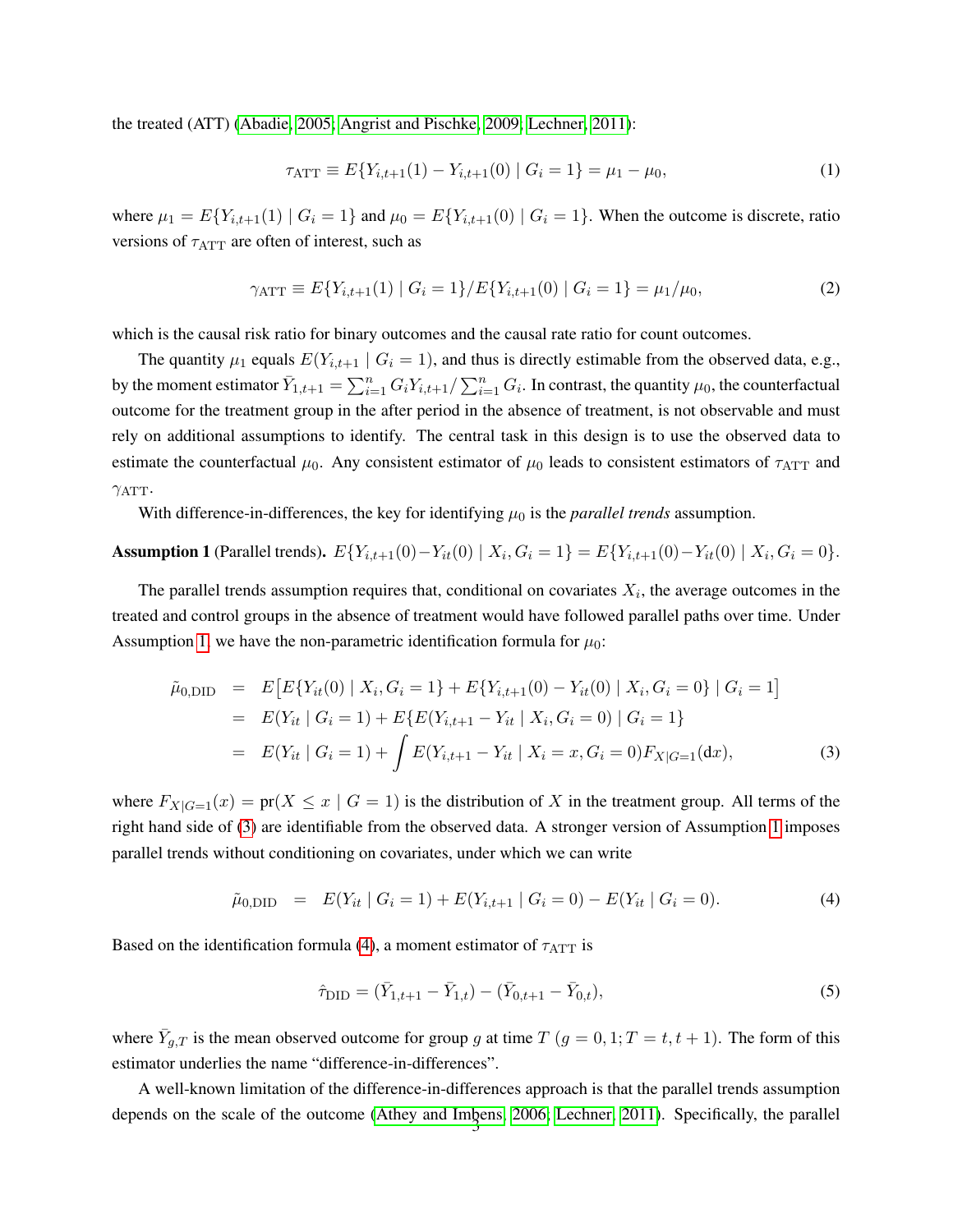trends assumption may hold for the original  $Y$  but not for a nonlinear monotone transformation of  $Y$ , for example,  $\log Y$ . This scale-dependence restricts the use of difference-in-differences in settings with non-Gaussian and discrete outcomes.

#### 2.2 Lagged-dependent-variable adjustment

In the treatment-control panel design, a class of alternative methods rely on the assumption of ignorability conditional on the lagged dependent variable, that is, in the absence of treatment, the outcomes for the treated and control groups would have the same distributions, conditional on their lagged outcome and covariates.

<span id="page-3-1"></span>**Assumption 2** (Ignorability).  $Y_{i,t+1}(0) \perp \!\!\! \perp G_i \mid (Y_{it}, X_i)$ .

Under ignorability, we have the following nonparametric identification formula of  $\mu_0$ :

<span id="page-3-0"></span>
$$
\tilde{\mu}_{0,\text{LDV}} = E\big[E\{Y_{i,t+1}(0) \mid G_i = 1, Y_{it}, X_i\} \mid G_i = 1\big]
$$
\n
$$
= E\{E(Y_{i,t+1} \mid G_i = 0, Y_{it}, X_i) \mid G_i = 1\}
$$
\n
$$
= \int E(Y_{i,t+1} \mid G_i = 0, Y_{it} = y, X_i = x) F_{Y_{t}, X \mid G=1}(dy, dx), \tag{6}
$$

where  $F_{Y_t,X|G=1}(y,x)$  is the joint distribution of  $(Y_t,X)$  in the treatment group. The form of  $\tilde{\mu}_{0,\text{LDV}}$  is identical to the traditional identification formula for the average treatment effect for the treated in observational cross-sectional studies. We can specify a model for  $E\{Y_{i,t+1}(0) \mid Y_{it}, G_i, X_i\}$ , based on which we impute the counterfactual mean  $\mu_0 = E\{Y_{i,t+1}(0) \mid G_i = 1\}$  by averaging over  $Y_t$  and X and thus obtain a consistent estimator for  $\tau_{\text{ATT}}$ .

In contrast to the parallel trends assumption, the ignorability assumption is scale free. Three popular methods under the ignorability assumption are the synthetic control method [\(Abadie and Gardeazabal, 2003;](#page-11-1) [Abadie et al., 2015\)](#page-11-2), matching [\(Heckman et al., 1997\)](#page-12-8) or regression adjustment [\(Ashenfelter, 1978\)](#page-12-2) of the lagged dependent variable. Among these, the lagged-dependent-variable adjustment approach is the easiest to implement. Through extensive simulations, [O'Neill et al.](#page-13-4) [\(2016\)](#page-13-4) have found that, when the parallel trends assumption does not hold, the lagged-dependent-variable regression adjustment approach produces the most efficient and least biased estimates among these three methods.

# 3 Theory

Our goal in this section is to establish the analytical relationship between the difference-in-difference and lagged-dependent-variable adjustment estimators under general settings. For notational simplicity, we condition on the covariates  $X$  and thus ignore them in the discussion.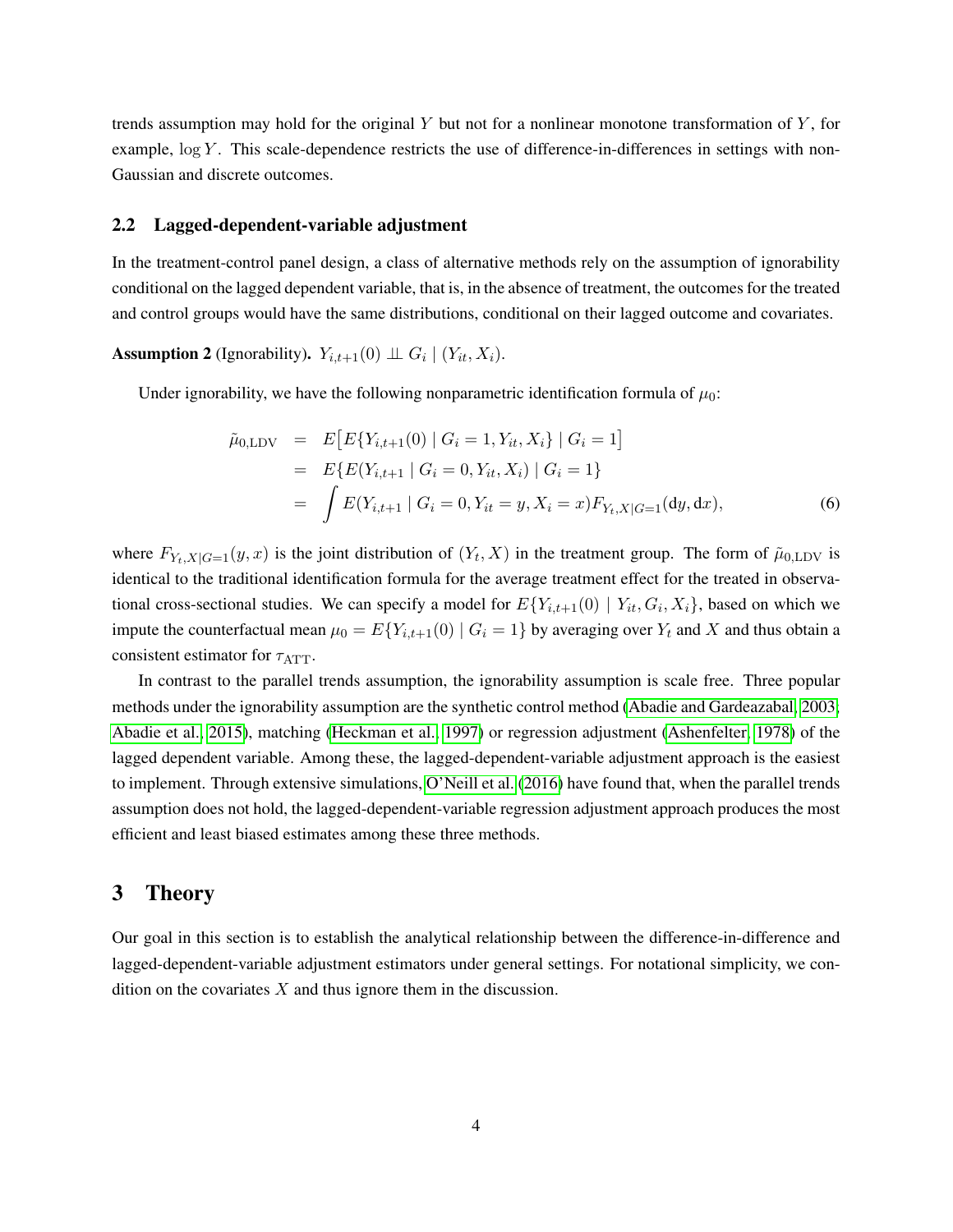## <span id="page-4-4"></span>3.1 Bracketing relationship in linear models

We start with the simple case of linear regressions. Specifically, the difference-in-differences approach is usually implemented via a linear fixed-effects model:

<span id="page-4-0"></span>
$$
E(Y_{iT} | D_{iT}, X_i) = \alpha_i + \lambda_T + \tau D_{iT}, \quad (i = 1, \dots, n; T = t, t + 1)
$$
\n(7)

where  $\alpha_i$  is the individual fixed effect and  $\lambda_T$  is the time-specific fixed effect. When model [\(7\)](#page-4-0) is correct, the coefficient  $\tau$  equals the estimand  $\tau_{\text{ATT}}$ ; any consistent estimator of  $\tau$  in [\(7\)](#page-4-0) is also consistent for  $\tau_{\text{ATT}}$ . By taking the difference between outcomes at time points t and  $t + 1$  in [\(7\)](#page-4-0), we can eliminate the individual fixed effects  $\alpha_i$ . Because  $G_i = D_{i,t+1} - D_{it}$ , we have  $E(Y_{i,t+1} - Y_{it} \mid G_i) = (\lambda_{t+1} - \lambda_t) + \tau G_i$ . Therefore, we can fit a linear regression of the difference  $Y_{i,t+1} - Y_{it}$  on the group indicator  $G_i$  to estimate  $\tau$ . The resulting ordinary least squares estimator is the difference between the sample means of  $Y_{i,t+1} - Y_{it}$  in the treated and control groups, and thus it equals  $\hat{\tau}_{\text{DID}}$  defined in [\(5\)](#page-2-3).

The lagged-dependent-variable adjustment method can be implemented via linear models in two ways. In the first approach, motivated by [\(6\)](#page-3-0), we can fit an ordinary least squares line  $\hat{E}(Y_{t+1} | G = 0, Y_t = y)$  $\hat{\alpha} + \hat{\beta} Y_t$  using only the control units; then we obtain  $\hat{\mu}_{0,\text{LDV}} = \hat{\alpha} + \hat{\beta} \bar{Y}_{1,t}$  as the sample analog of  $\tilde{\mu}_{0,\text{LDV}}$ and  $\hat{\tau}_{\text{LDV}} = \bar{Y}_{1,t+1} - \hat{\mu}_{0,\text{LDV}}$  as the estimate of  $\tau_{\text{ATT}}$ . In the second approach, as in [Angrist and Pischke](#page-12-0) [\(2009,](#page-12-0) Chapter 5.4), we can use the following linear model:

<span id="page-4-1"></span>
$$
E(Y_{i,t+1} \mid Y_{it}, G_i) = \alpha + \beta Y_{it} + \tau G_i. \tag{8}
$$

When model [\(8\)](#page-4-1) is correct, the coefficient  $\tau$  equals the causal estimand  $\tau_{\text{ATT}}$ , and any consistent estimator of  $\tau$  is consistent for  $\tau_{\rm ATT}$ . We can fit the ordinary least squares line  $\hat{E}(Y_{t+1} \mid G, Y_t) = \hat{\alpha} + \hat{\tau}_{\rm LDV}' G + \hat{\beta}' Y_t$ using all units and take the coefficient  $\hat{\tau}_{\text{LDV}}'$  as an estimate of  $\tau_{\text{ATT}}$ . We have the following expressions for the two estimators  $\hat{\tau}_{\text{LDV}}$  and  $\hat{\tau}'_{\text{LDV}}$  (the proof is given in the appendix).

<span id="page-4-3"></span>Proposition 1. Without covariates, the two lagged-dependent-variable adjustment estimates are

<span id="page-4-2"></span>
$$
\hat{\tau}_{\text{LDV}} = (\bar{Y}_{1,t+1} - \bar{Y}_{0,t+1}) - \hat{\beta}(\bar{Y}_{1,t} - \bar{Y}_{0,t}), \quad \hat{\tau}'_{\text{LDV}} = (\bar{Y}_{1,t+1} - \bar{Y}_{0,t+1}) - \hat{\beta}'(\bar{Y}_{1,t} - \bar{Y}_{0,t}).
$$
\n(9)

These two estimates in [\(9\)](#page-4-2) differ from the moment difference-in-differences estimate  $\hat{\tau}_{\text{DID}} = (\bar{Y}_{1,t+1} \bar{Y}_{0,t+1}$  –  $(\bar{Y}_{1,t} - \bar{Y}_{0,t})$  only in the coefficients  $\hat{\beta}$  and  $\hat{\beta}'$ . Consider the case with  $\hat{\beta}$  or  $\hat{\beta}'$  larger than 0 but smaller than 1. The sign of  $\hat{\tau}_{\text{DID}} - \hat{\tau}_{\text{LDV}}$  or  $\hat{\tau}_{\text{DID}} - \hat{\tau}'_{\text{LDV}}$  depends on the sign of  $\bar{Y}_{1,t} - \bar{Y}_{0,t}$ . If the treatment group has larger lagged outcome  $Y_t$  on average, then  $\hat{\tau}_{\text{DID}} < \hat{\tau}_{\text{LDV}}$ ; if the treatment group has smaller  $Y_t$  on average, then  $\hat{\tau}_{\text{DID}} > \hat{\tau}_{\text{LDV}}$ . In the special case with  $\hat{\beta} = 1$  or  $\hat{\beta}' = 1$ , they are *identical*:  $\hat{\tau}_{\text{DID}} = \hat{\tau}_{\text{LDV}}$  or  $\hat{\tau}'_{\text{DID}} = \hat{\tau}_{\text{LDV}}$ . How much  $\hat{\beta}$  or  $\hat{\beta}'$  deviates from 1 indicates how different the two estimates are. We will see this phenomenon in the examples in Section [4.](#page-7-0) Importantly, the discussion in this subsection holds without imposing any stochastic assumptions. That is, Proposition [1](#page-4-3) is a purely numerical result. In contrast, the bracketing relationship in [Angrist and Pischke](#page-12-0) [\(2009,](#page-12-0) Chapter 5.4) is proven under the linear model assumptions.

[Gelman](#page-12-13) [\(2007\)](#page-12-13) pointed out that restricting  $\beta = \frac{1}{5}$  in [\(8\)](#page-4-1) gives identical least squares estimators for  $\tau$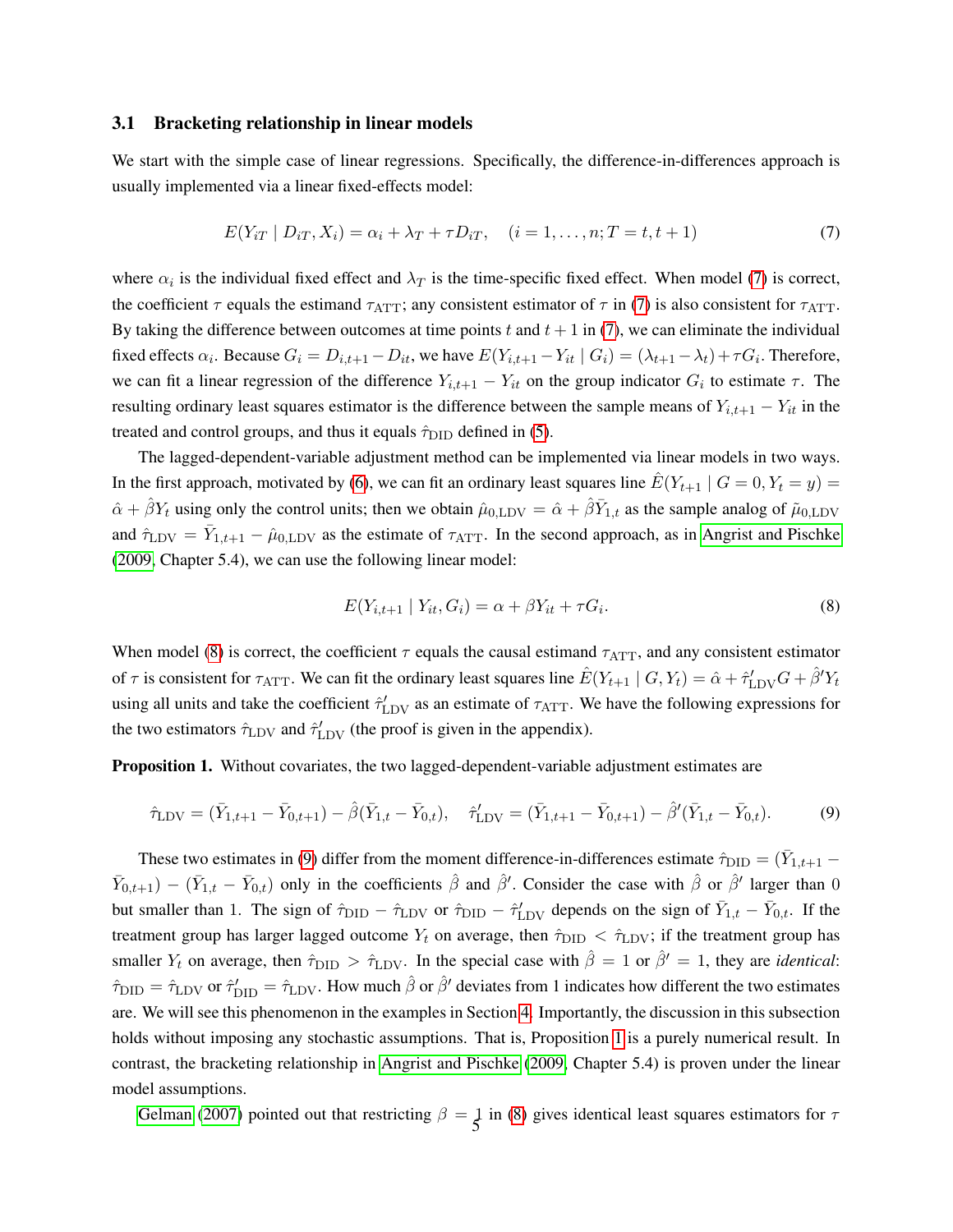from models [\(7\)](#page-4-0) and [\(8\)](#page-4-1), which is also evident from Proposition [1.](#page-4-3) However, the nonparametric identification Assumptions [1](#page-2-0) and [2](#page-3-1) are not nested, and the difference-in-differences estimator is not a special case of the lagged-dependent-variable adjustment estimator in general. Therefore, it is natural to investigate whether [Angrist and Pischke](#page-12-0) [\(2009\)](#page-12-0)'s result is unique to the linear models [\(7\)](#page-4-0) and [\(8\)](#page-4-1). In the next subsection, we generalize the bracketing relationship to model-free settings.

#### 3.2 Nonparametric bracketing relationship

For notational simplicity, below we also drop the subscript  $i$ . Under ignorability, the nonparametric identi-fication formula [\(6\)](#page-3-0) of  $\mu_0$  simplifies to

<span id="page-5-2"></span>
$$
\tilde{\mu}_{0,\text{LDV}} = E\{E(Y_{t+1} \mid G=0, Y_t) \mid G=1\} = \int E(Y_{t+1} \mid G=0, Y_t = y) F_{Y_t}(\text{d}y \mid G=1),\tag{10}
$$

where  $F_{Y_t}(y \mid G = g) = \text{pr}(Y_t \leq y \mid G = g)$  is the cumulative distribution function of  $Y_t$  for units in group  $g$  ( $g = 0, 1$ ). The form of  $\tilde{\mu}_{0,LDV}$  is identical to the identification formula for the ATT estimand in cross-sectional studies.

To compare  $\tilde{\tau}_{\text{DID}}$  and  $\tilde{\tau}_{\text{LDV}}$  without imposing any functional form of the outcome model, we first obtain the following analytical difference between  $\tilde{\mu}_{0,\text{DID}}$  and  $\tilde{\mu}_{0,\text{LDV}}$  (the proof is given in the appendix).

<span id="page-5-0"></span>**Lemma 1.** The difference between  $\tilde{\mu}_{0,\text{DID}}$  and  $\tilde{\mu}_{0,\text{LDV}}$  is

$$
\tilde{\mu}_{0,\text{LDV}} - \tilde{\mu}_{0,\text{DID}} = \int \Delta(y) F_{Y_t}(\text{d}y \mid G = 1) - \int \Delta(y) F_{Y_t}(\text{d}y \mid G = 0),
$$

where  $\Delta(y) = E(Y_{t+1} | G = 0, Y_t = y) - y$ .

The quantity  $\Delta(y) = E(Y_{t+1} | G = 0, Y_t = y) - y = E(Y_{t+1} - Y_t | G = 0, Y_t = y)$  equals the expectation of the change in the outcome conditioning on the lagged outcome in the control group. Lemma [1](#page-5-0) suggests that the relative magnitude of  $\tilde{\mu}_{0,\text{DID}}$  and  $\tilde{\mu}_{0,\text{LDV}}$  depends on (a) the expectation of the before-after difference  $Y_{t+1}-Y_t$  conditional on  $Y_t$  in the control group, and (b) the difference between the distribution of the before outcome  $Y_t$  in the treated and control groups. Both are important characteristics of the underlying data generating process, which measures (a) the dependence of the outcome on the lagged outcome and (b) the dependence of the treatment assignment on the lagged outcome, respectively. In particular, if  $Y_t \perp \!\!\! \perp G$ or equivalently  $F_{Y_t}(y \mid G = 1) = F_{Y_t}(y \mid G = 0)$ , then  $\tilde{\mu}_{0, \text{LDV}} = \tilde{\mu}_{0, \text{DID}}$ .

To reach the main conclusion, we introduce two additional conditions regarding the quantities in Lemma [1.](#page-5-0) The first is a stationarity condition on the outcome.

<span id="page-5-1"></span>**Condition 1** (Stationarity).  $\partial E(Y_{t+1} | G = 0, Y_t = y)/\partial y < 1$  for all y.

In a linear model for  $E(Y_{t+1} | G = 0, Y_t = y)$ , Condition [1](#page-5-1) requires that, in the control group, the regression coefficient of the outcome  $Y_{t+1}$  on the lagged outcome  $Y_t$  is smaller than 1; this is also invoked by [Angrist and Pischke](#page-12-0) [\(2009\)](#page-12-0). Its sample version is  $\hat{\beta} < 1$  or  $\hat{\beta}' < 1$  as in Section [3.1.](#page-4-4) In general, Condition [1](#page-5-1) ensures that the time series of the outcomes would not grow infinitely as time, which is reasonable in most applications. <sup>6</sup>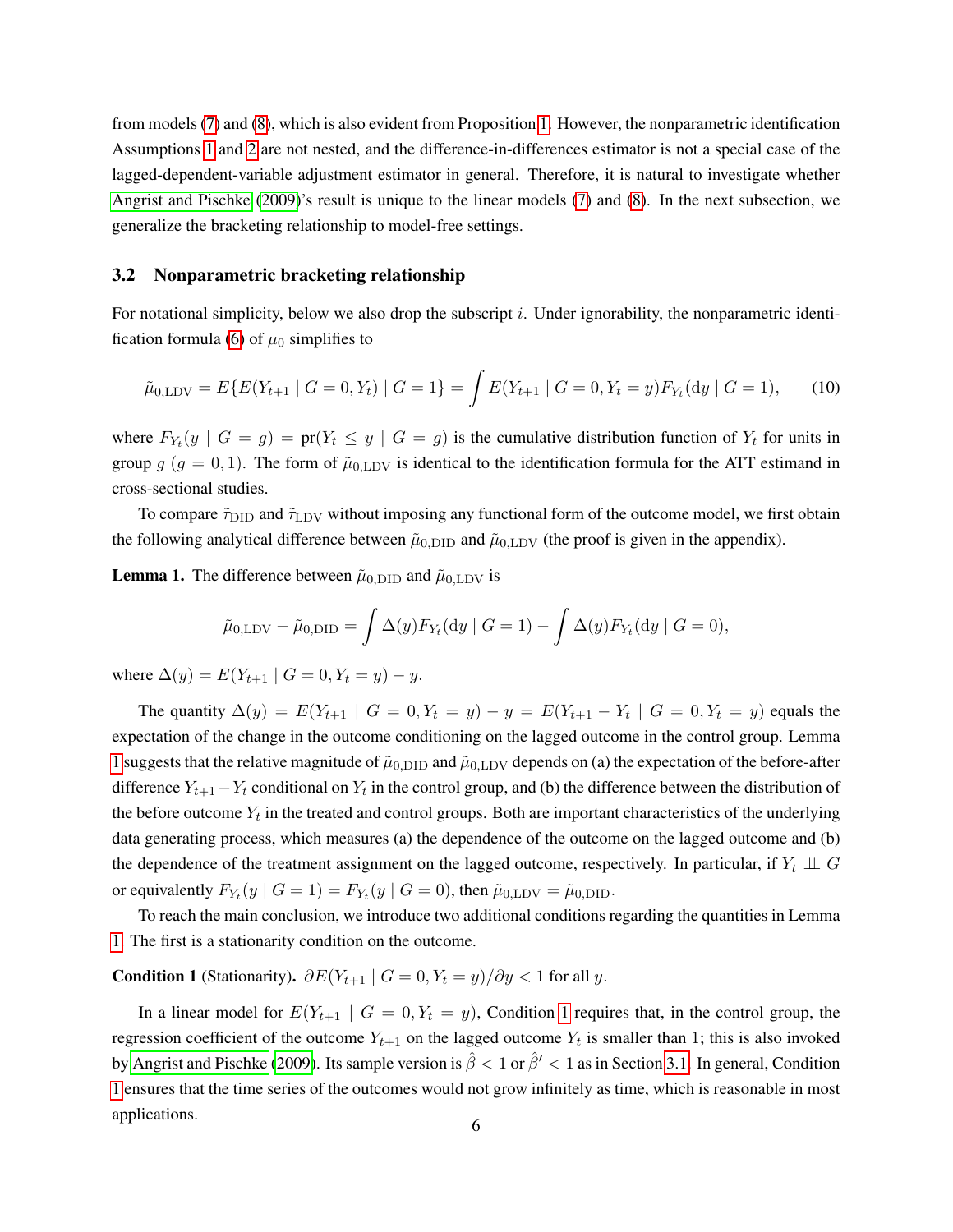The second condition describes the treatment assignment mechanism with respect to the lagged outcome, with two opposite versions.

<span id="page-6-0"></span>**Condition 2** (Stochastic Monotonicity). (a)  $F_{Y_t}(y \mid G = 1) \ge F_{Y_t}(y \mid G = 0)$  for all y; (b)  $F_{Y_t}(y \mid G = 1)$  $1) \leq F_{Y_t}(y \mid G = 0)$  for all y.

Condition [2\(](#page-6-0)a) implies that the treated group has smaller lagged outcome compared to the control group, and Condition [2\(](#page-6-0)b) implies the opposite relationship. In the case of linear models, Condition [2\(](#page-6-0)a) or (b) reduces to the *average* lagged outcome in the treated group is smaller or larger than that in the control group, respectively.

Because they only involve observed variables, Conditions [1](#page-5-1) and [2](#page-6-0) are testable empirically. Specifically, to check Condition [1,](#page-5-1) we can estimate the derivative of the conditional mean function  $E(Y_{t+1} | G = 0, Y_t = 0)$  $y$ ); to check Condition [2,](#page-6-0) we can visually compare the empirical cumulative probability distributions of the outcomes in the treatment and control groups. These conditions hold in many applications, e.g., in the examples in Section [4.](#page-7-0) In contrast, Assumption [1](#page-2-0) and [2](#page-3-1) are in general untestable.

Under Conditions [1](#page-5-1) and [2,](#page-6-0) we have the following results on the bracketing relationship on  $\tilde{\tau}_{\text{DID}}$  and  $\tilde{\tau}_{\text{LDV}}$  in a nonparametric setting; see the appendix for the proof.

<span id="page-6-1"></span>**Theorem [1](#page-5-1).** If Conditions 1 and [2\(](#page-6-0)a) hold, then  $\tilde{\mu}_{0,\text{DID}} \leq \tilde{\mu}_{0,\text{LDV}}$ , and thus  $\tilde{\tau}_{\text{DID}} \geq \tilde{\tau}_{\text{LDV}}$  and  $\tilde{\gamma}_{\text{DID}} \geq \tilde{\gamma}_{\text{LDV}}$ ; if Conditions [1](#page-5-1) and [2\(](#page-6-0)b) hold, then  $\tilde{\mu}_{0,\text{DID}} \ge \tilde{\mu}_{0,\text{LDV}}$ , and thus  $\tilde{\tau}_{\text{DID}} \le \tilde{\tau}_{\text{LDV}}$  and  $\tilde{\gamma}_{\text{DID}} \le \tilde{\gamma}_{\text{LDV}}$ .

Theorem [1](#page-6-1) is a result on the relative magnitude between the two quantities  $\tilde{\tau}_{\text{DID}}$  and  $\tilde{\tau}_{\text{LDV}}$  (and between  $\tilde{\gamma}_{\text{DID}}$  and  $\tilde{\gamma}_{\text{LDV}}$ ). On the one hand, Theorem [1](#page-2-0) holds without requiring either Assumption 1 or [2.](#page-3-1) Specifically, under Stationarity and Stochastic Monotonicity (a),  $\tilde{\tau}_{\text{DID}}$  is larger than or equal to  $\tilde{\tau}_{\text{LDV}}$ . Both of them can be biased for the true causal effect  $\tau_{\text{ATT}}$ : if  $\tilde{\tau}_{\text{DID}} \ge \tilde{\tau}_{\text{LDV}} \ge \tau_{\text{ATT}}$ , then  $\tilde{\tau}_{\text{DID}}$  over-estimates  $\tau_{\text{ATT}}$  more than  $\tilde{\tau}_{\text{LDV}}$ ; if  $\tau_{\text{ATT}} \geq \tilde{\tau}_{\text{DD}} \geq \tilde{\tau}_{\text{LDV}}$ , then  $\tilde{\tau}_{\text{LDV}}$  under-estimate  $\tau_{\text{ATT}}$  more than  $\tilde{\tau}_{\text{DID}}$ ; if  $\tilde{\tau}_{\text{DID}} \geq \tau_{\text{ATT}} \geq \tilde{\tau}_{\text{LDV}}$ , then  $\tilde{\tau}_{\text{DID}}$  and  $\tilde{\tau}_{\text{LDV}}$  are the upper and lower bounds on  $\tau_{\text{ATT}}$ . Analogous arguments apply under Stationarity and Stochastic Monotonicity (b). On the other hand, only under Assumption [1](#page-2-0) or [2,](#page-3-1) the quantities  $\tilde{\tau}_{\text{DID}}$  and  $\tilde{\tau}_{\text{LDV}}$  have the interpretation as the nonparametric identification formulas of the causal estimand  $\tau_{\text{ATT}}$ . We stress that the bracket ( $\tilde{\tau}_{\text{DID}}, \tilde{\tau}_{\text{LDV}}$ ) provides bounds for the true effect  $\tau_{\text{ATT}}$  if either Assumption [1](#page-2-0) or [2](#page-3-1) holds; however, it does not answer the question about whether the true effect falls inside or, if outside, which side of the bracket when neither Assumption [1](#page-2-0) nor [2](#page-3-1) holds. The relationship under such a scenario is dependent on the specific true data generating model.

For discrete outcomes, equation [\(10\)](#page-5-2) reduces to  $\tilde{\mu}_{0, \text{LDV}} = \sum_{y} E(Y_{t+1} | G = 0, Y_t = y)$  pr $(Y_t = y |$  $G = 1$ ), and the stationary condition becomes  $E(Y_{t+1} | G = 0, Y_t = y + 1) - E(Y_{t+1} | G = 0, Y_t = y + 1)$  $y$   $\leq$  1 for all values of y. For the case of binary outcome, the stationary condition always holds because  $0 \le E(Y_{t+1} \mid G = 0, Y_t = y) \le 1$  for  $y = 0, 1$ . Therefore, we only need to check the sign of the empirical counterpart of  $pr(Y_t = 0 \mid G = 1) - pr(Y_t = 0 \mid G = 0)$ . Specifically, if  $pr(Y_t = 0 \mid G = 1) \ge pr(Y_t = 0)$  $0 \mid G = 0$ ), then  $\tilde{\tau}_{\text{DID}} \geq \tilde{\tau}_{\text{LDV}}$  and  $\tilde{\gamma}_{\text{DID}} \geq \tilde{\gamma}_{\text{LDV}}$ ; if  $\text{pr}(Y_t = 0 \mid G = 1) \leq \text{pr}(Y_t = 0 \mid G = 0)$ , then  $\tilde{\tau}_{\text{DID}} \leq \tilde{\tau}_{\text{LDV}}$  and  $\tilde{\gamma}_{\text{DID}} \leq \tilde{\gamma}_{\text{LDV}}$ .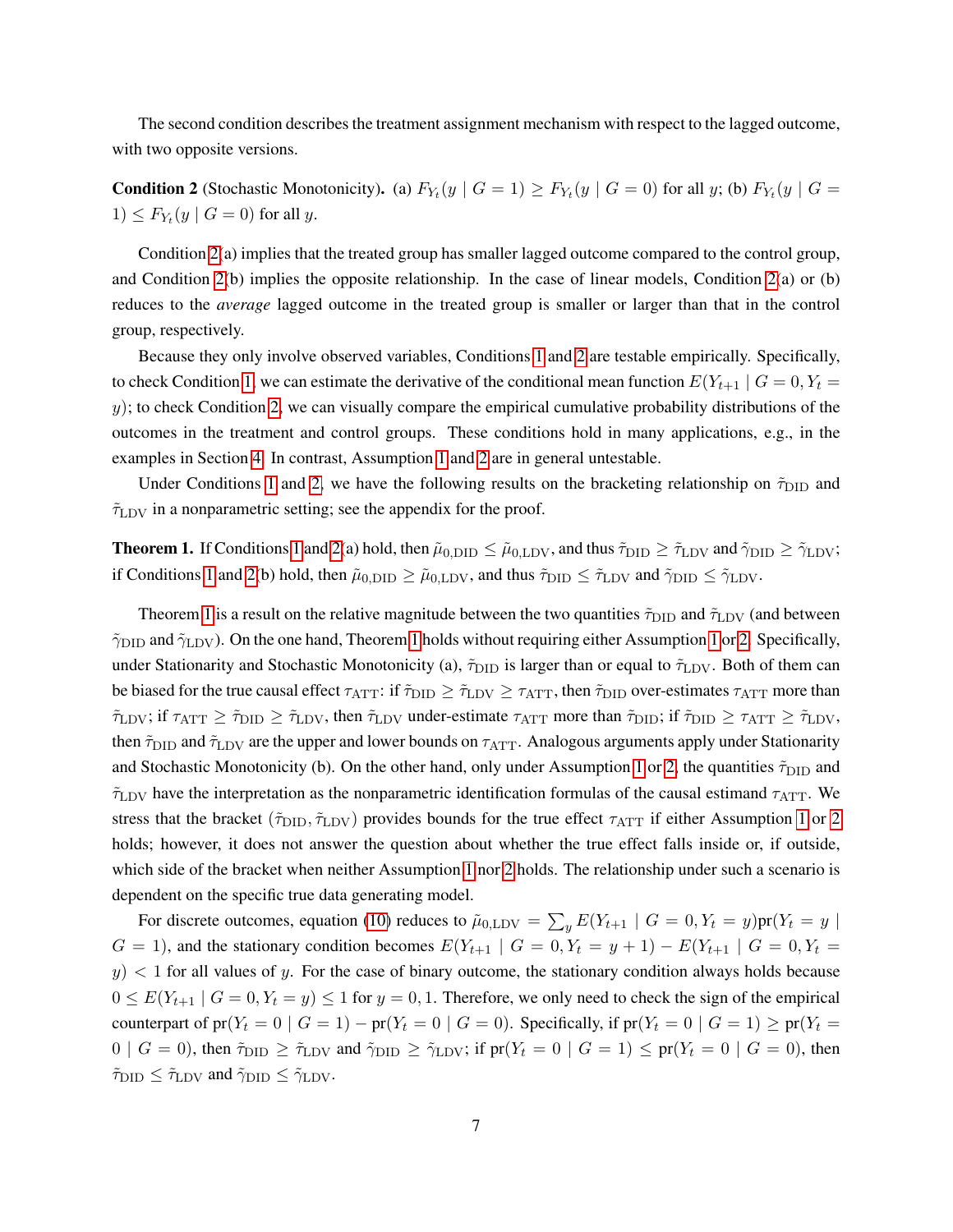## 3.3 Semiparametric bracketing relationship

Under the parallel trends Assumption [1,](#page-2-0) [Abadie](#page-11-0) [\(2005\)](#page-11-0) proposed a semiparametric inverse probability weighting estimator for  $\tau_{\text{ATT}}$  based on the following identification formula of  $\mu_0$ :

<span id="page-7-1"></span>
$$
\tilde{\mu}'_{0,\text{DID}} = E \left\{ GY_t + \frac{e(1 - G)(Y_{t+1} - Y_t)}{1 - e} \right\} / \text{pr}(G = 1),\tag{11}
$$

where the propensity score is defined as  $e = \text{pr}(G = 1)$ . [Abadie](#page-11-0) [\(2005\)](#page-11-0)'s estimator based on  $\tilde{\mu}_{0,\text{DID}}$  shares the same form as the inverse probability weighting estimator for the ATT in the cross-sectional setting, but replaces the outcome in the treatment group by the before-after difference  $Y_{t+1} - Y_t$ . Similarly, under Assumption [2,](#page-3-1) we can construct a semiparametric estimator based on

<span id="page-7-2"></span>
$$
\tilde{\mu}'_{0,\text{LDV}} = E\left\{\frac{e(Y_t)}{1 - e(Y_t)}(1 - G)Y_{t+1}\right\} / \text{pr}(G = 1),\tag{12}
$$

where the propensity score is defined as  $e(Y_t) = \text{pr}(G = 1 | Y_t)$ .

Because [\(11\)](#page-7-1) and [\(12\)](#page-7-2) are alternative identification formulas for  $\mu_0$ , we can show that  $(\tilde{\mu}_{0,\text{DID}}, \tilde{\mu}_{0,\text{LDV}})$  =  $(\tilde{\mu}'_{0,\text{DID}}, \tilde{\mu}'_{0,\text{LDV}})$  and thus have the following corollary of Theorem [1.](#page-6-1)

<span id="page-7-3"></span>**Corollary [1](#page-6-1).** Theorem 1 holds if  $(\tilde{\mu}_{0,\text{DID}}, \tilde{\mu}_{0,\text{LDV}})$  are replaced by  $(\tilde{\mu}'_{0,\text{DID}}, \tilde{\mu}'_{0,\text{LDV}})$ .

Corollary [1](#page-7-3) shows that the bracketing relationship between  $\tilde{\tau}_{\text{DID}}$  and  $\tilde{\tau}_{\text{LDV}}$  does not depend on the forms of identification formulas and estimators.

## <span id="page-7-0"></span>4 Examples

## 4.1 Minimum wages and employment

We re-analyze part of the classic [Card and Krueger](#page-12-14) [\(1994\)](#page-12-14) study on the effect of a minimum wage increase on employment. Data were collected on the employment information at fast food restaurants in New Jersey and Pennsylvania before and after a minimum wage increase in New Jersey in 1992. The outcome is the number of full-time-equivalent employees at each restaurant.

The difference-in-differences estimate is  $\hat{\tau}_{\text{DID}} = 2.446$ , and the the lagged-dependent-variable adjustment estimates are  $\hat{\tau}_{\text{LDV}} = 0.302$  and  $\hat{\tau}'_{\text{LDV}} = 0.865$  with coefficients of the lag outcome  $\hat{\beta} = 0.288 < 1$ and  $\hat{\beta}' = 0.475 < 1$ . Meanwhile, because the sample means satisfy  $\bar{Y}_{1,t} - \bar{Y}_{0,t} = 17.289 - 20.299 < 0$ , our theoretical result predicts that  $\hat{\tau}_{\text{DID}} > \hat{\tau}_{\text{LDV}}$  (or  $\hat{\tau}'_{\text{LDV}}$ ), which exactly matches the relative magnitude of the empirical estimates above. In addition, if we adopt a quadratic specification of  $E(Y_{t+1} | G = 0, Y_t)$ , the lagged-dependent-variable regression estimate becomes  $\hat{\tau}_{\text{LDV}} = 0.275$ , which is also smaller than  $\hat{\tau}_{\text{DID}}$ . This is again coherent with our theory because Stationarity and Stochastic Monotonicity hold, depicted in Figure [1.](#page-8-0) In this example, the differences between  $\hat{\tau}_{\text{DID}}$  and  $\hat{\tau}_{\text{LDV}}$  (or  $\hat{\tau}'_{\text{LDV}}$ ) are significant at level 0.05.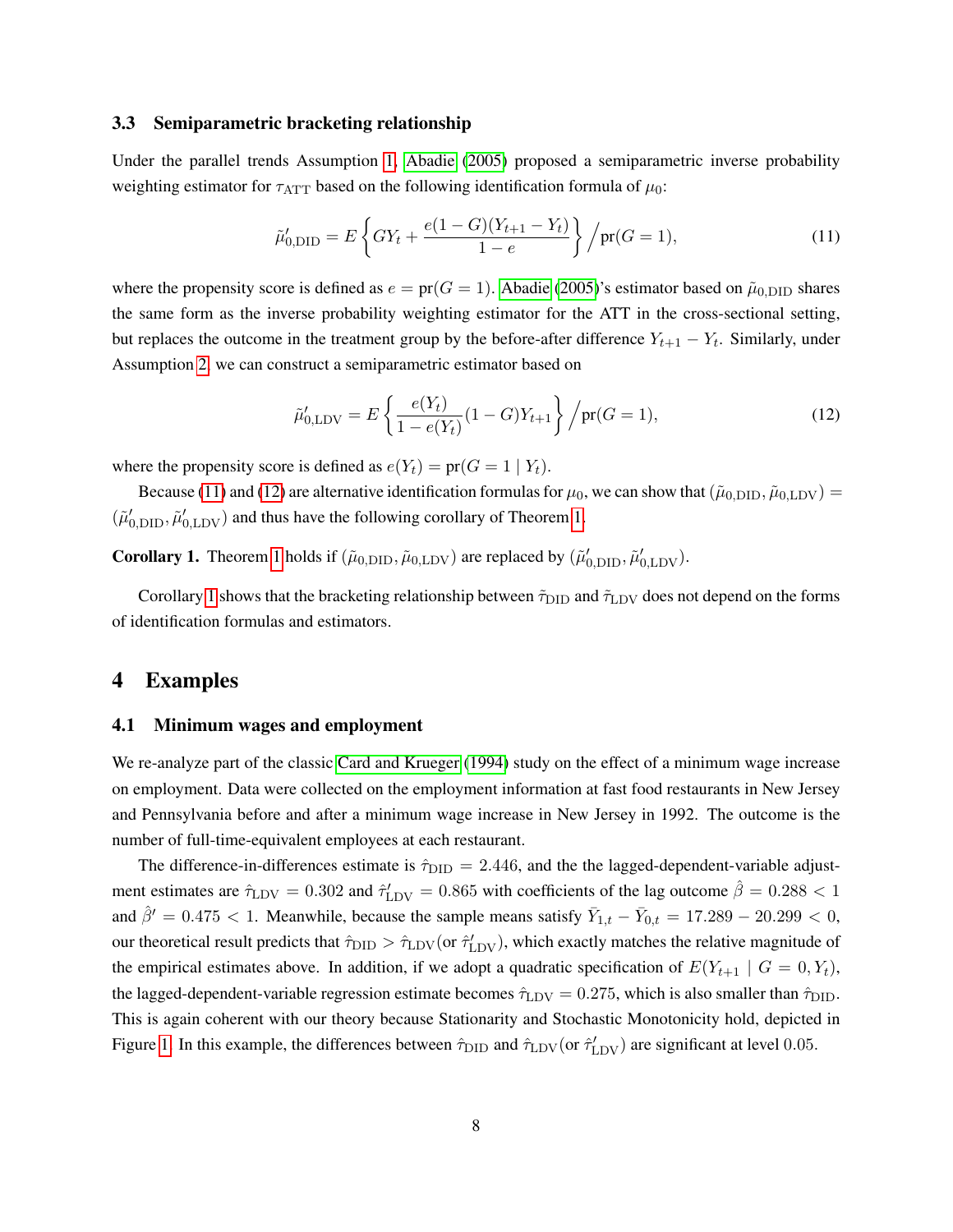

<span id="page-8-0"></span>Figure 1: [Card and Krueger](#page-12-14) [\(1994\)](#page-12-14) study. Left: linear and quadratic fitted lines of  $E(Y_{t+1} | G = 0, Y_t)$ . Right: empirical distribution functions  $F_{Y_t}(y \mid G = g)$   $(g = 0, 1)$  satisfy Stochastic Monotonicity.

## 4.2 Electoral returns to beneficial policy

We re-analyze the [Bechtel and Hainmueller](#page-12-4) [\(2011\)](#page-12-4) study on electoral returns to beneficial policy. We focus on the short-term electoral returns by analyzing the causal effect of disaster relief aid due to the 2002 Elbe flooding in Germany. The before period is 1998 and the after period is 2002. The units of analysis are electoral districts, the treatment is the indicator whether a district is affected by the flood, and the outcome is the vote share that the Social Democratic Party attains in that district.

The difference-in-differences estimate is  $\hat{\tau}_{\text{DID}} = 7.144$ , and the lagged-outcome adjustment estimates are  $\hat{\tau}_{\text{LDV}} = 7.160$  and  $\hat{\tau}'_{\text{LDV}} = 7.121$  with coefficients of the lag outcome  $\hat{\beta} = 1.002 > 1$  and  $\hat{\beta}' =$  $0.997 < 1$ . The relative magnitudes match our theory in Section [3.1.](#page-4-4) However, these estimates are almost identical because the coefficients of  $Y_t$  are extremely close to 1. In this example, even though the empirical distributions of  $F_{Y_t}(y \mid G = 1)$  and  $F_{Y_t}(y \mid G = 0)$  differ significantly as Figure [2](#page-9-0) shows, the analysis is not sensitive to the choice between the difference-in-differences and lagged-dependent-variable adjustment estimates.

#### 4.3 A traffic safety intervention on crashes

Outside the political science literature, the before-after treatment-control design is the state-of-art method in traffic safety evaluations [\(Hauer, 1997\)](#page-12-10), where count outcomes are common. Here we provide an example of evaluating the effects of rumble strips on vehicle crashes. Crash counts were collected on  $n = 1986$  road segments in Pennsylvania before (year 2008) and after (year 2012) the rumble strips were installed in 331 segments between year 2008 to 2012. The control group consists of 1655 sites matched to the treated sites on covariates including past accident counts, road characteristics, traffic volume. Table [1](#page-9-1) presents the crash counts classified by  $Y_t$  and  $Y_{t+1}$  for control and treatment groups, respectively.

We first examine the dichotomized outcome of whether there has been at least one crash in that site. As noted after Theorem [1,](#page-6-1) Condition [1](#page-5-1) automatically holds for a binary outcome. We can verify that Condition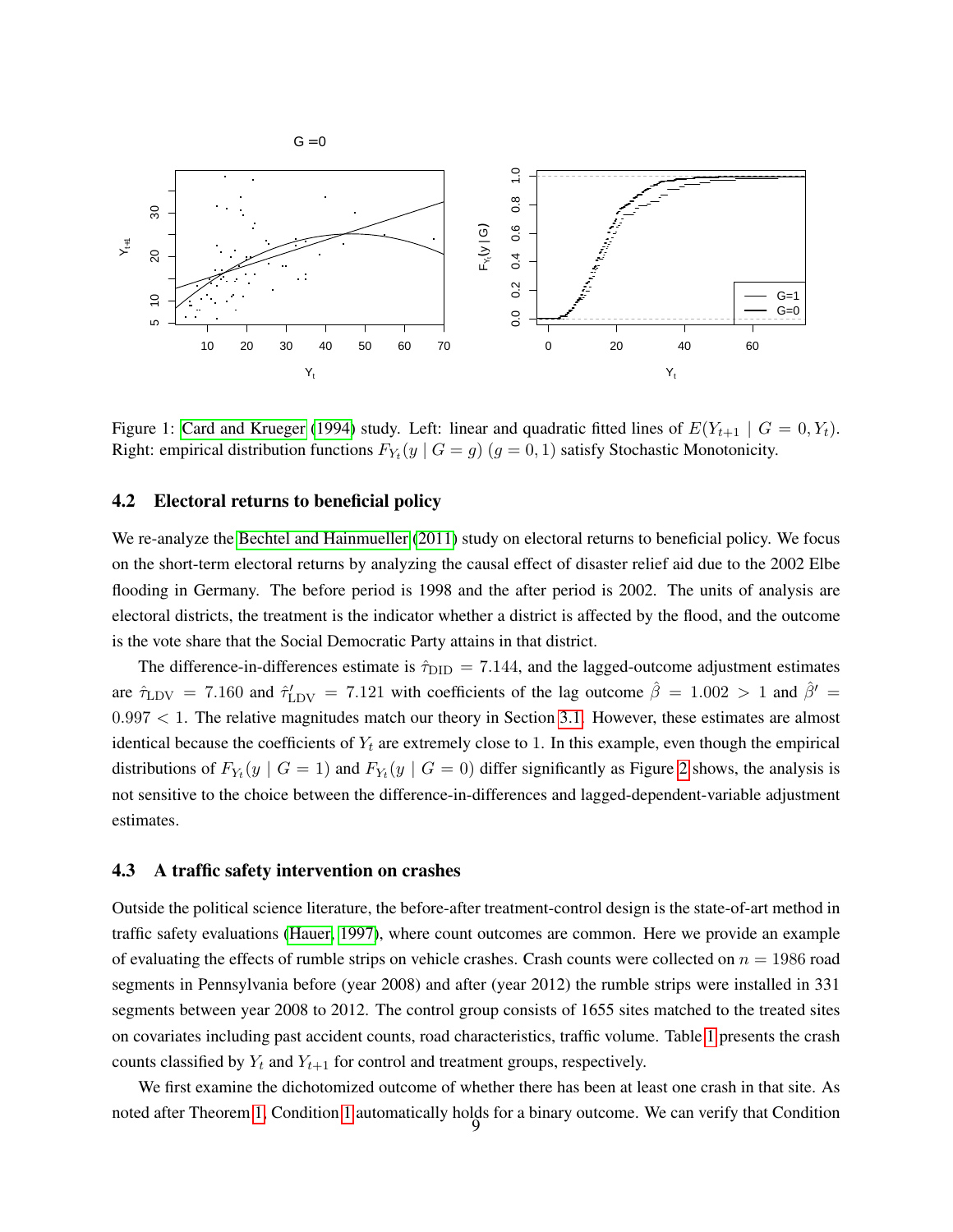

<span id="page-9-0"></span>Figure 2: [Bechtel and Hainmueller](#page-12-4) [\(2011\)](#page-12-4) study. Left: linear fitted lines of  $E(Y_{t+1} \mid G = 0, Y_t)$ . Right: empirical distribution functions  $F_{Y_t}(y \mid G = g)$   $(g = 0, 1)$  satisfy Stochastic Monotonicity.

| (a) control group $G = 0$ |           |          |     |                |      |       |       | (b) treated group $G = 1$   |                             |     |          |   |      |       |  |
|---------------------------|-----------|----------|-----|----------------|------|-------|-------|-----------------------------|-----------------------------|-----|----------|---|------|-------|--|
|                           | $Y_{t+1}$ |          |     |                |      |       |       | $Y_{t+1}$                   |                             |     |          |   |      |       |  |
|                           |           | $\Omega$ |     | 2              | $3+$ | total |       |                             |                             |     |          |   | $3+$ | total |  |
| $Y_t$                     | $\theta$  | 789      | 238 | 57             | 18   | 1102  |       |                             | $\theta$                    | 183 | 39       |   | 3    | 232   |  |
|                           |           | 235      | 95  | 40             | 15   | 385   | $Y_t$ |                             | 40                          | 22  | 5        | 2 | 69   |       |  |
|                           | 2         | 61       | 37  | 11             | 6    | 115   |       | $\mathcal{D}_{\mathcal{L}}$ | 16                          | 4   | $\Omega$ |   | 21   |       |  |
|                           | $3+$      | 26       | 21  | $\overline{4}$ |      | 53    |       | $3+$                        | $\mathcal{D}_{\mathcal{L}}$ | 6   | $\Omega$ |   | 9    |       |  |
|                           | total     |          | 391 | 112            | 41   | 1655  |       |                             | total                       | 241 |          |   |      | 331   |  |
|                           |           |          |     |                |      |       |       |                             |                             |     |          |   |      |       |  |

<span id="page-9-1"></span>Table 1: Crash counts in the 1986 road sites in Pennsylvania (3+ means 3 or more crashes).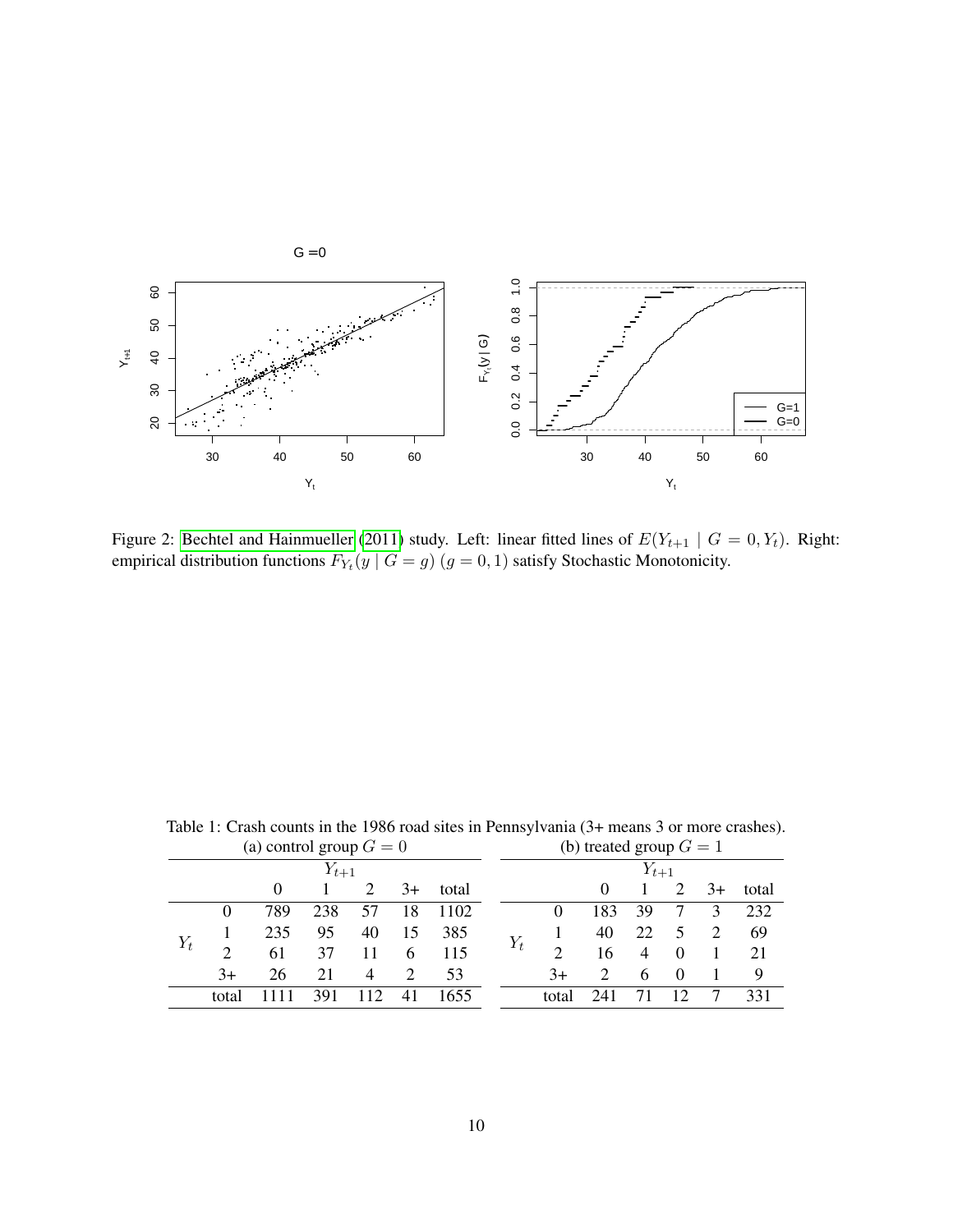[2\(](#page-6-0)a) holds because the empirical means suggest  $\hat{pr}(Y_t = 0 | G = 1) - \hat{pr}(Y_t = 0 | G = 0) = 232/331$  –  $1102/1655 = .701 - .666 > 0$ . Therefore, applying Theorem [1,](#page-6-1) we predict that  $\tilde{\tau}_{\text{DID}} > \tilde{\tau}_{\text{LDV}}$  and  $\tilde{\gamma}_{\text{DID}} > \tilde{\gamma}_{\text{LDV}}$ . Now we calculate the nonparametric estimate of  $\mu_0$  under ignorability to be  $\hat{\mu}_{0,\text{LDV}} =$  $\sum_{y=0,1} \hat{E}(Y_{t+1} | G = 0, Y_t = y) \hat{\text{pr}}(Y_t = y | G = 1) = .324$ , and under parallel trends to be  $\hat{\mu}_{0,\text{DID}} =$ .294. Therefore, the empirical estimates suggest  $\hat{\tau}_{\text{DID}} > \hat{\tau}_{\text{LDV}}$  and  $\hat{\gamma}_{\text{DID}} > \hat{\gamma}_{\text{LDV}}$ , which matches the theoretical prediction.

We then examine the original count outcome in Table [1.](#page-9-1) The sample means  $\hat{E}(Y_{t+1} | G = 0, Y_t = y)$  are .374, .572, .670, .660 for  $y = 0, 1, 2, 3$  $y = 0, 1, 2, 3$  $y = 0, 1, 2, 3$ +, respectively. Therefore, Condition 1 holds for all y. We can also verify that Condition [2\(](#page-6-0)a) holds because the sample probabilities are  $\hat{pr}(Y_t \leq y \mid G = 1) = .700, .909, .973$ and  $\hat{\text{pr}}(Y_t \leq y \mid G = 0) = .666, .898, .968$  for  $y = 0, 1, 2$  $y = 0, 1, 2$  $y = 0, 1, 2$ , respectively. Therefore, applying Theorem 1, we predict that  $\tilde{\tau}_{\text{DID}} > \tilde{\tau}_{\text{LDV}}$  and  $\tilde{\gamma}_{\text{DID}} > \tilde{\gamma}_{\text{LDV}}$ . Now we calculate the nonparametric estimate of  $\mu_0$  under ignorability to be  $\hat{\mu}_{0,\text{LDV}} = .438$ , and under parallel trends to be  $\hat{\mu}_{0,\text{DID}} = .395$ . Therefore, the empirical estimates suggest  $\hat{\tau}_{\text{DID}} > \hat{\tau}_{\text{LDV}}$  and  $\hat{\gamma}_{\text{DID}} > \hat{\gamma}_{\text{LDV}}$ , which matches the theoretical prediction.

In this example, the differences between the  $\hat{\gamma}_{\text{DID}}$ 's and the  $\hat{\gamma}_{\text{LDV}}$ 's are not significant at level 0.05.

# 5 Discussion

We established a model-free bracketing relationship between the difference-in-differences and lagged-dependentvariable adjustment estimators in the canonical two-period two-group setting. In practice, we cannot validate the assumptions that justify these approaches. Therefore, a practical suggestion is to report results from both approaches and ideally to conduct sensitivity analyses allowing for violations of these assumptions.

Several directions are worth investigating. First, in the setting with  $K + 1$  time periods, we may consider a model that incorporates both Model [\(7\)](#page-4-0) and [\(8\)](#page-4-1):  $E(Y_{i,T} | X_i, Y_{i,T-1}, G_i) = \alpha_i + \lambda_T + \beta Y_{i,T-1} + \tau G_i +$  $\theta^{T}X_i$  for  $T = t + 1, ..., t + K$ . However, [Nickell](#page-13-8) [\(1981\)](#page-13-8) and [Angrist and Pischke](#page-12-0) [\(2009,](#page-12-0) Section 5.3) pointed out that identification and estimation under this model require much stronger assumptions. It is of interest to extend the bracketing relationship to this setting. Second, we focused on the average treatment effect on the treated; we can extend the result to other types (e.g. categorical and ordinal) of outcomes for which the averages are less interpretable [\(Lu et al., 2018\)](#page-12-15).

# Acknowledgments

We are grateful to three reviewers, Jas Sekhon, Benjamin Lu, Olivia Angiuli, and Frank Li for helpful comments, to Avi Feller for kindly editing the paper, and to Eric Donnell for providing the transportation data. Peng Ding is supported by the National Science Foundation grant NSF-DMS1713152.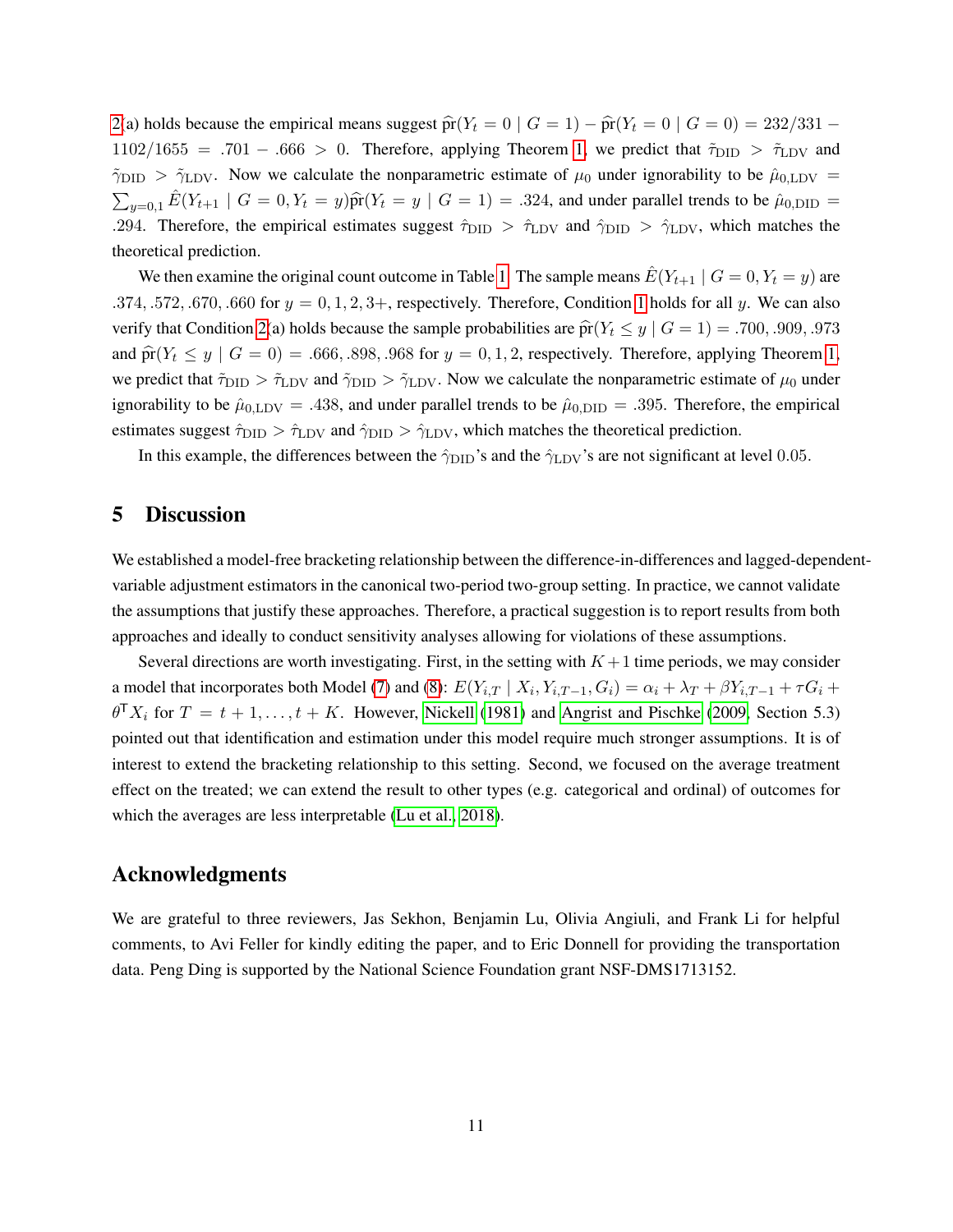# Appendix: Proofs

*Proof of Proposition [1.](#page-4-3)* First, the ordinary least squares fit  $\hat{E}(Y_{t+1} \mid G = 0, Y_t = y) = \hat{\alpha} + \hat{\beta}Y_t$  using the control units must satisfy  $\hat{\alpha} = \bar{Y}_{0,t+1} - \hat{\beta} \bar{Y}_{0,t}$ . Therefore,

$$
\hat{\tau}_{\text{LDV}} = \bar{Y}_{1,t+1} - \hat{\mu}_{0,\text{LDV}} = \bar{Y}_{1,t+1} - \hat{\alpha} - \hat{\beta}\bar{Y}_{1,t} = \bar{Y}_{1,t+1} - (\bar{Y}_{0,t+1} - \hat{\beta}\bar{Y}_{0,t}) - \hat{\beta}\bar{Y}_{1,t} = (\bar{Y}_{1,t+1} - \bar{Y}_{0,t+1}) - \hat{\beta}(\bar{Y}_{1,t} - \bar{Y}_{0,t}).
$$

Second, the coefficient  $\hat{\tau}_{\text{LDV}}'$  in the ordinary least squares fit  $\hat{E}(Y_{t+1} \mid G, Y_t) = \hat{\alpha} + \hat{\tau}_{\text{LDV}}' G + \hat{\beta}' Y_t$  using all units equals the difference-in-means of  $Y_{i,t+1} - \hat{\alpha} - \hat{\beta}' Y_{it}$  in the treated and control groups. Therefore,

$$
\hat{\tau}_{\text{LDV}}' = (\bar{Y}_{1,t+1} - \hat{\alpha} - \hat{\beta}' \bar{Y}_{1,t}) - (\bar{Y}_{0,t+1} - \hat{\alpha} - \hat{\beta}' \bar{Y}_{0,t}) = (\bar{Y}_{1,t+1} - \bar{Y}_{0,t+1}) - \hat{\beta}'(\bar{Y}_{1,t} - \bar{Y}_{0,t}).
$$

*Proof of Lemma [1.](#page-5-0)* The conclusion follows from the law of total probability. We can write  $\tilde{\mu}_{0,\text{LDV}} - \tilde{\mu}_{0,\text{DID}}$ as

$$
-E(Y_{t+1} | G = 0) + E(Y_t | G = 0) - E(Y_t | G = 1) + \int E(Y_{t+1} | G = 0, Y_t = y) F_{Y_t}(\mathrm{d}y | G = 1)
$$
  
= 
$$
- \int E(Y_{t+1} | G = 0, Y_t = y) F_{Y_t}(\mathrm{d}y | G = 0) + \int y F_{Y_t}(\mathrm{d}y | G = 0) - \int y F_{Y_t}(\mathrm{d}y | G = 1)
$$
  
+ 
$$
\int E(Y_{t+1} | G = 0, Y_t = y) F_{Y_t}(\mathrm{d}y | G = 1)
$$
  
= 
$$
\int \{E(Y_{t+1} | G = 0, Y_t = y) - y\} F_{Y_t}(\mathrm{d}y | G = 1) - \int \{E(Y_{t+1} | G = 0, Y_t = y) - y\} F_{Y_t}(\mathrm{d}y | G = 0).
$$

*Proof of Theorem [1.](#page-6-1)* The proof relies on a lemma on stochastic ordering in [Shaked and Shanthikumar](#page-13-9) [\(2007\)](#page-13-9). Specifically, for two random variables A and B,  $pr(A \le x) \ge pr(B \le x)$  for all x if and only if  $E\{u(A)\} \ge E\{u(B)\}\$ for all non-increasing functions  $u(\cdot)$ .

Under Condition [1,](#page-5-1) we have  $\partial \Delta(y)/\partial y = \partial E(Y_{t+1} \mid G = 0, Y_t = y)/\partial y - 1 < 0$ , i.e.,  $\Delta(y)$  is a non-increasing function of y. Therefore, combining Lemma [1,](#page-5-0) Condition [2\(](#page-6-0)1) implies  $\tilde{\mu}_{0,\text{DID}} \leq \tilde{\mu}_{0,\text{LDV}}$ , and Condition [2\(](#page-6-0)2) implies  $\tilde{\mu}_{0,\text{DID}} \ge \tilde{\mu}_{0,\text{LDV}}$ .

# References

- <span id="page-11-0"></span>Abadie, A. (2005). Semiparametric difference-in-differences estimators. *Review of Economic Studies*, 72:1– 19.
- <span id="page-11-2"></span>Abadie, A., Diamond, A., and Hainmueller, J. (2015). Comparative politics and the synthetic control method. *American Journal of Political Science*, 59:495–510.
- <span id="page-11-1"></span>Abadie, A. and Gardeazabal, J. (2003). The economic costs of conflict: A case study of the Basque Country. *The American Economic Review*, 93:113–132.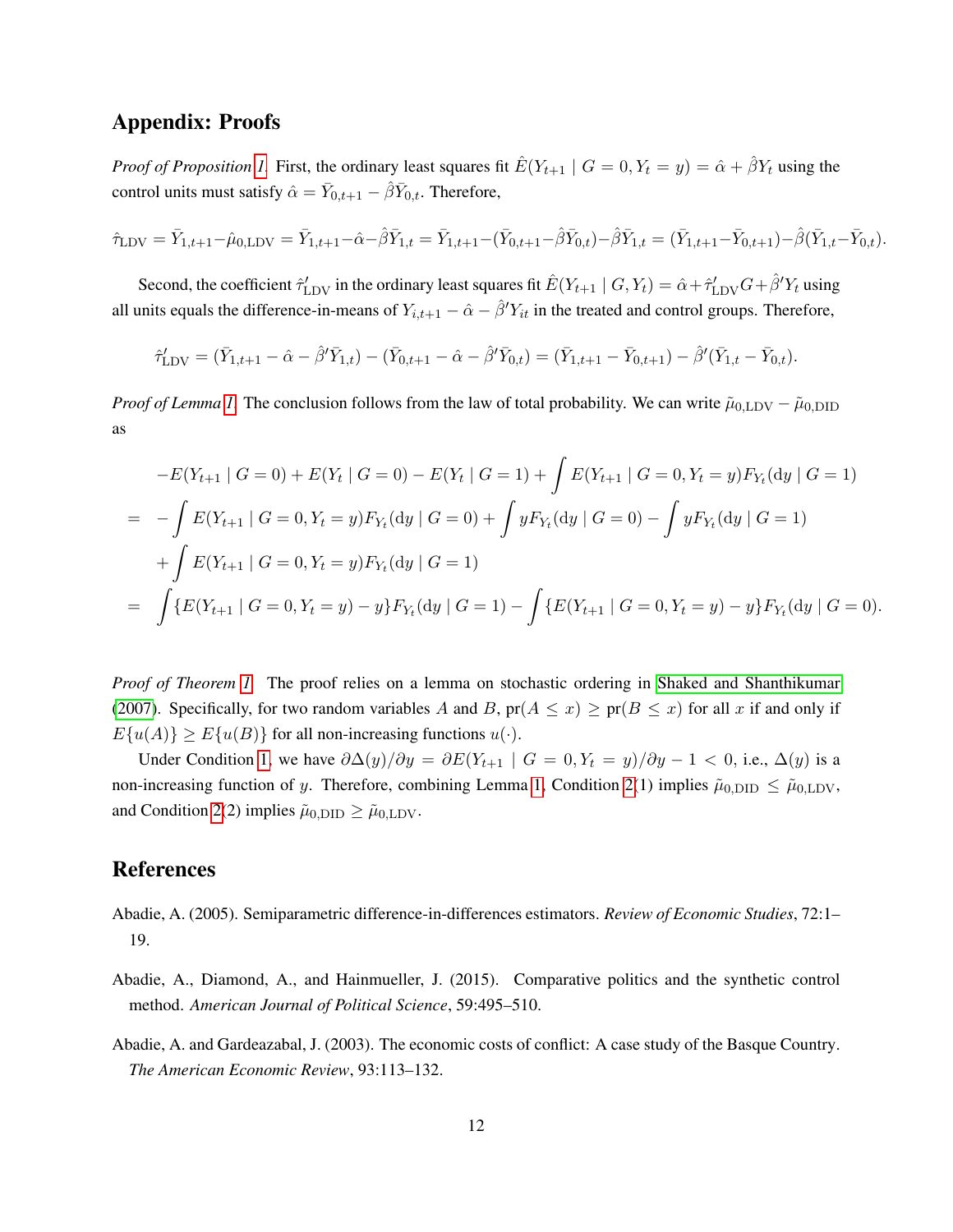- <span id="page-12-9"></span>Allison, P. D. (1990). Change scores as dependent variables in regression analysis. *Sociological Methodology*, 20:93–114.
- <span id="page-12-0"></span>Angrist, J. D. and Pischke, J.-S. (2009). *Mostly Harmless Econometrics: an Empiricist's Companion*. Princeton NJ: Princeton University Press.
- <span id="page-12-2"></span>Ashenfelter, O. (1978). Estimating the effect of training programs on earnings. *The Review of Economics and Statistics*, 60:47–57.
- <span id="page-12-11"></span>Athey, S. and Imbens, G. W. (2006). Identification and inference in nonlinear difference in differences models. *Econometrica*, 74:431–497.
- <span id="page-12-4"></span>Bechtel, M. M. and Hainmueller, J. (2011). How lasting is voter gratitude? an analysis of the short-and long-term electoral returns to beneficial policy. *American Journal of Political Science*, 55:852–868.
- <span id="page-12-3"></span>Bertrand, M., Duflo, E., and Mullainathan, S. (2004). How much should we trust differences-in-differences estimates? *The Quarterly Journal of Economics*, 119:249–275.
- <span id="page-12-7"></span>Callaway, B. and Sant'Anna, P. H. (2019). Difference-in-differences with multiple time periods. *arXiv preprint arXiv:1803.09015*.
- <span id="page-12-14"></span>Card, D. and Krueger, A. B. (1994). Minimum wages and employment: A case study of the fast-food industry in New Jersey and Pennsylvania. *American Economic Review*, 82:772–793.
- <span id="page-12-1"></span>Ding, P. and Li, F. (2019). Replication data for: A bracketing relationship between difference-in-differences and lagged-dependent-variable adjustment. https://doi.org/10.7910/DVN/2F8CWX, Harvard Dataverse.
- <span id="page-12-13"></span>Gelman, A. (2007). Difference-in-difference estimators are a special case of lagged regression. https://andrewgelman.com/2007/02/15/differenceindif/.
- <span id="page-12-10"></span>Hauer, E. (1997). *Observational Before-After Studies in Road Safety–Estimating the Effect of Highway and Traffic Engineering Measures on Road Safety*.
- <span id="page-12-8"></span>Heckman, J. J., Ichimura, H., and Todd, P. E. (1997). Matching as an econometric evaluation estimator: Evidence from evaluating a job training programme. *The Review of Economic Studies*, 64:605–654.
- <span id="page-12-5"></span>Keele, L. and Minozzi, W. (2013). How much is Minnesota like Wisconsin? Assumptions and counterfactuals in causal inference with observational data. *Political Analysis*, 21:193–216.
- <span id="page-12-6"></span>Keele, L., Small, D. S., Hsu, J. Y., and Fogarty, C. B. (2019). Patterns of effects and sensitivity analysis for differences-in-differences. *ArXiv*, page 1901.0186.
- <span id="page-12-12"></span>Lechner, M. (2011). The estimation of causal effects by difference-in-difference methods. *Foundations and Trends in Econometrics*, 4:165–224.
- <span id="page-12-15"></span>Lu, J., Ding, P., and Dasgupta, T. (2018). Treatment effects on ordinal outcomes: causal estimands and sharp bounds. *Journal of Educational and Behavioral Statistics*, 43:540–567. 13